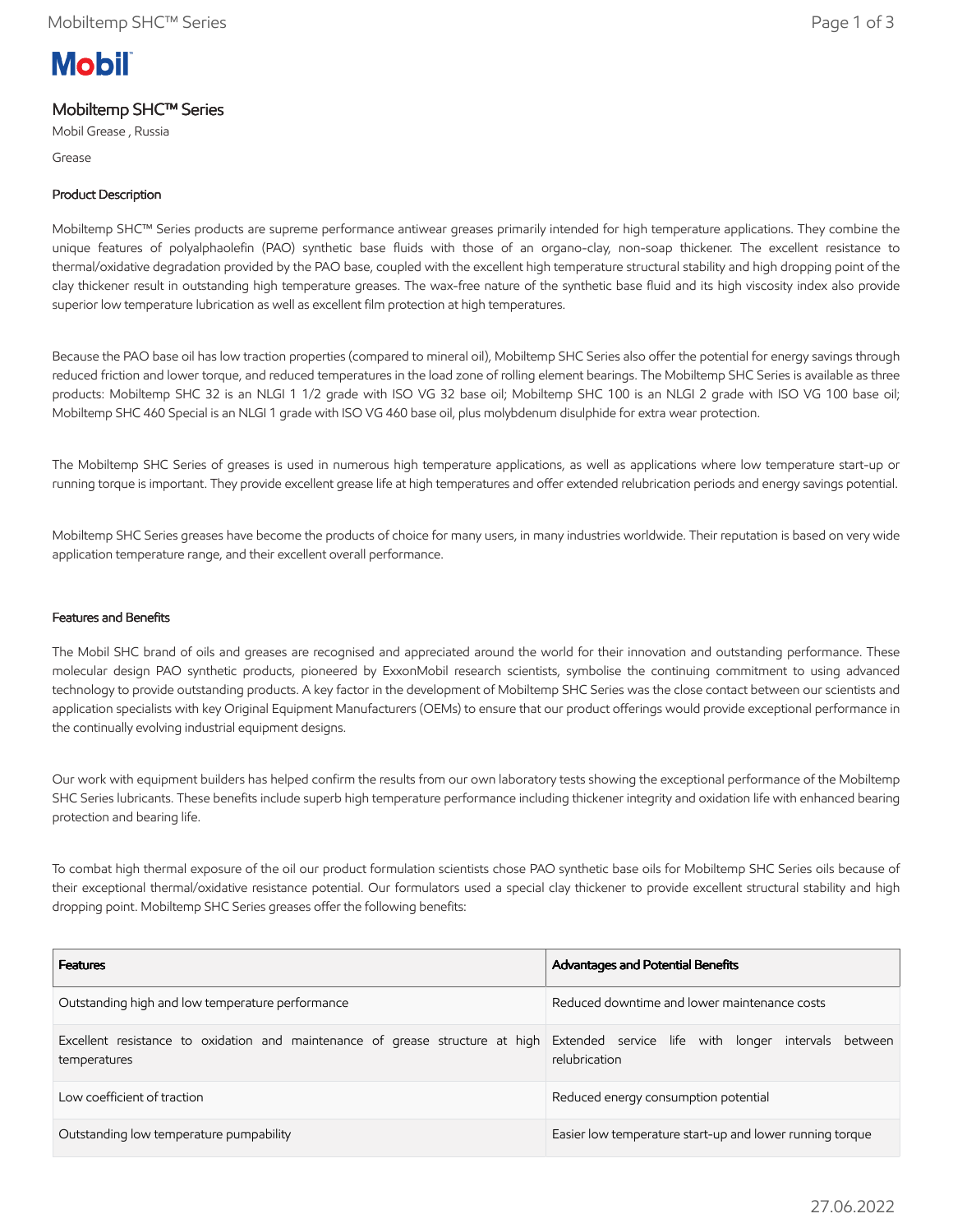| <b>Features</b>               | Advantages and Potential Benefits                                  |  |  |
|-------------------------------|--------------------------------------------------------------------|--|--|
| Very good antiwear protection | <sup>I</sup> Extended bearing life, reduced unanticipated downtime |  |  |

### Applications

Mobiltemp SHC greases offer excellent high temperature grease life, bearing protection and grease integrity along with excellent low temperature capability and good wear protection. Specific applications include:

For Mobiltemp SHC 32

- Sealed or re-packable ball and roller bearings
- Splines, screws and some enclosed gearing
- Extreme temperature applications with a recommended operating temperature range of -50º C to 180º C (with appropriate relubrication intervals).

#### For Mobiltemp SHC 100

- High speed bearings and thrust bearings where a wide temperature range is desired
- It is particularly suitable for use in electric motor bearings where operating conditions demand reduced friction, low wear and long service life
- Extreme temperature applications with a recommended operating temperature range of -50º C to 200º C (with appropriate relubrication intervals).

#### For Mobiltemp SHC 460 Special

 • The presence of molybdenum disulphide makes it particularly suitable for the lubrication of sliding machine elements such as cams and ways, which are subject to long relubrication intervals, limited motion or shock loading.

- Oven conveyor or kiln bearings which are subject to high temperatures or cycling between high and normal temperatures
- Extreme temperature applications with a recommended operating temperature range of -40º C to 180º C (with appropriate relubrication intervals).

#### Specifications and Approvals

| This product meets or exceeds the requirements of: | 32 |
|----------------------------------------------------|----|
| DIN 51825:2004-06 - KP HC 1-2 K -50                |    |

#### Properties and Specifications

| Property                                                    | 32              | 100               | <b>460 SPECIAL</b> |
|-------------------------------------------------------------|-----------------|-------------------|--------------------|
| Grade                                                       | <b>NLGI 1.5</b> | NLGI <sub>2</sub> | NLGI <sub>1</sub>  |
| Thickener Type                                              | Clay            | Clay              | Clay               |
| Base Oil Viscosity of Greases @ 40 C, mm2/s, AMS 1697       | 32              |                   |                    |
| Color, Visual                                               |                 | Light Brown       | Grey               |
| Dropping Point, °C, ASTM D2265                              | $260+$          | $260+$            | $260+$             |
| Four-Ball Extreme Pressure Test, Weld Load, kgf, ASTM D2596 | $200+$          | $200+$            | $250+$             |
| Four-Ball Wear Test, Scar Diameter, mm, ASTM D2266          |                 | 0.4               | 0.4                |